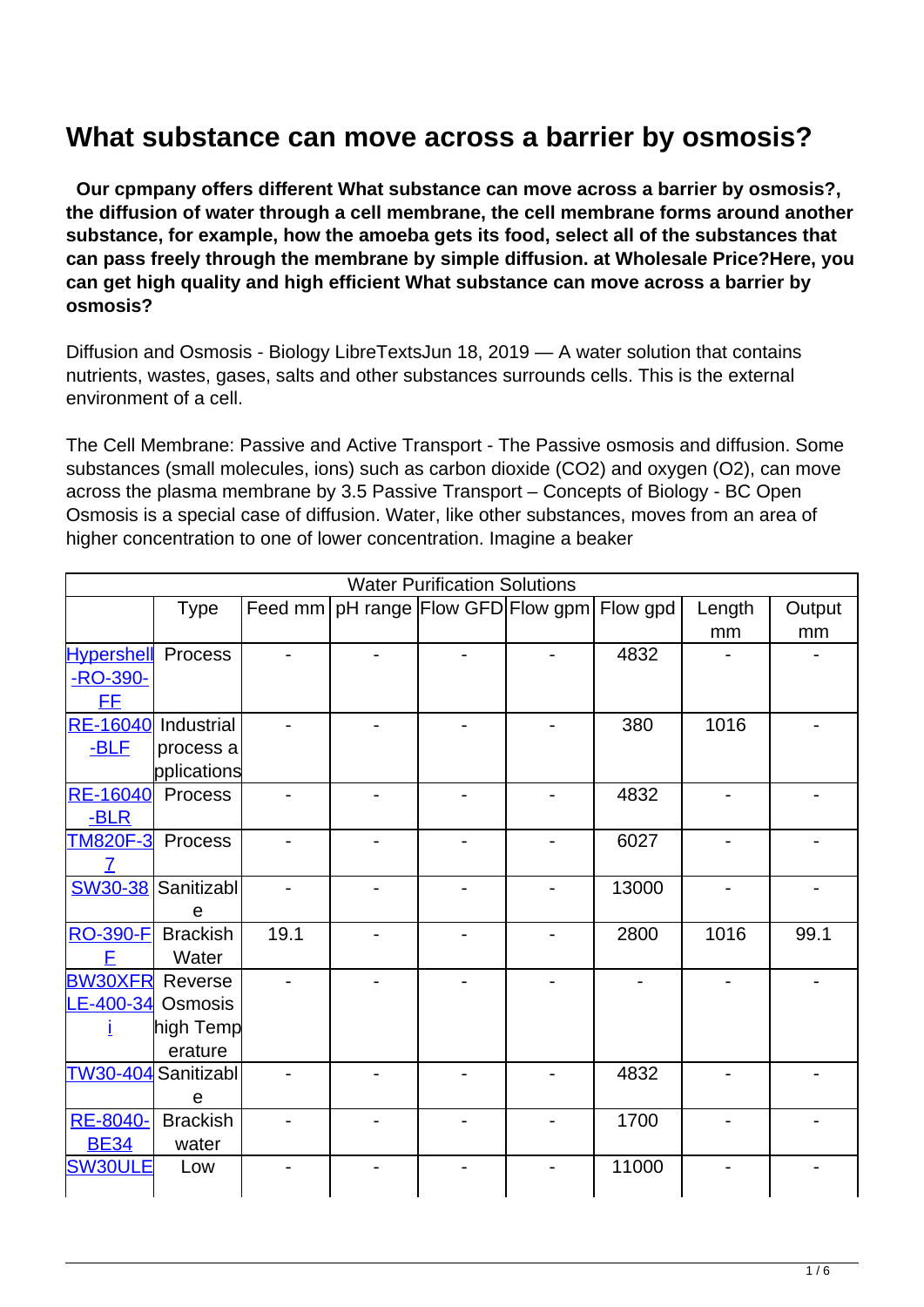| $-400i$           | Fouling                |                              |                              |                          |                          |                |                              |                          |
|-------------------|------------------------|------------------------------|------------------------------|--------------------------|--------------------------|----------------|------------------------------|--------------------------|
|                   | TM820S-4UltraFiltrat   |                              |                              |                          | $14.7 -$                 |                | 1502                         |                          |
| $\overline{4}$    | ion                    |                              |                              |                          | 35.7                     |                |                              |                          |
| <b>RE-16040</b>   | Low                    |                              |                              |                          |                          |                | $\qquad \qquad \blacksquare$ |                          |
| -SH F             | Fouling                |                              |                              |                          |                          |                |                              |                          |
| <b>NF270-40</b>   | High                   | $\qquad \qquad \blacksquare$ | $\qquad \qquad \blacksquare$ |                          |                          | 11000          | $\overline{\phantom{0}}$     |                          |
| $\overline{4}$    | Rejection              |                              |                              |                          |                          |                |                              |                          |
| RE-8040-          | Industrial             |                              |                              |                          |                          | 1160           | 1016                         |                          |
| <b>BLF</b>        | process a              |                              |                              |                          |                          |                |                              |                          |
|                   | pplications            |                              |                              |                          |                          |                |                              |                          |
| IP-51XP-2 Process |                        | $\blacksquare$               | $\overline{\phantom{0}}$     | $\overline{\phantom{a}}$ | $\blacksquare$           | 4832           | ÷,                           | $\overline{\phantom{a}}$ |
| RE-8040-          | Hot Water              |                              |                              |                          |                          | 1300           |                              |                          |
| CE                | Sanitizabl             |                              |                              |                          |                          |                |                              |                          |
|                   | e Element              |                              |                              |                          |                          |                |                              |                          |
| $P-77XP-1$        | Sanitizabl             |                              | $\blacksquare$               | $\blacksquare$           | $\blacksquare$           | 4195           | $\overline{a}$               |                          |
| $\overline{4}$    | $\mathbf e$            |                              |                              |                          |                          |                |                              |                          |
| $IP-77$           | NanoFiltra             |                              | $\overline{a}$               |                          | $\overline{\phantom{0}}$ | 1600           | $\overline{a}$               |                          |
|                   | tion                   |                              |                              |                          |                          |                |                              |                          |
| <b>NF200-4</b>    | UltraFiltrat           |                              | $\overline{a}$               | $\blacksquare$           | $12.1 -$                 | $\blacksquare$ | 1706                         |                          |
|                   | ion                    |                              |                              |                          | 29.5                     |                |                              |                          |
|                   | IP-51XP-1 Sanitizabl   |                              | $\overline{a}$               |                          |                          | 2600           | ÷,                           |                          |
|                   | e                      |                              |                              |                          |                          |                |                              |                          |
| <b>NF 270</b>     | Sanitizabl             |                              | $\overline{a}$               | $\blacksquare$           | $\blacksquare$           | 4195           | $\overline{a}$               |                          |
| 400/34i           | e                      |                              |                              |                          |                          |                |                              |                          |
| <b>SU-710L</b>    | Sanitizabl             |                              | $\blacksquare$               |                          |                          | 3300           | $\overline{\phantom{0}}$     |                          |
|                   | $\mathbf e$<br>Process |                              | $\blacksquare$               |                          | $\overline{\phantom{0}}$ | 4832           | $\blacksquare$               |                          |
| SW30XH<br>R-440i  |                        |                              |                              |                          |                          |                |                              |                          |
| <b>SUL-</b>       | <b>Bioreactor</b>      |                              |                              | $4 - 20$                 |                          |                |                              |                          |
| <b>G20TS</b>      | <b>MBR</b>             |                              |                              |                          |                          |                |                              |                          |
| <b>TM720L-4</b>   | Low                    |                              |                              |                          |                          | 1850           | $\overline{\phantom{a}}$     |                          |
| $\overline{3}$    | Fouling                |                              |                              |                          |                          |                |                              |                          |
| <b>PD-77XP-</b>   | Nano-                  | 28.6                         | $2 - 11$                     | $\overline{\phantom{a}}$ | 30                       | 43170          | 984                          | 200.7                    |
| 06                | Filtration             |                              |                              |                          |                          |                |                              |                          |
| TW30-181          | Sanitizabl             |                              | $\overline{\phantom{0}}$     | $\overline{\phantom{a}}$ | $\overline{\phantom{0}}$ | 2200           | $\blacksquare$               |                          |
| $2 - 36$          | ${\bf e}$              |                              |                              |                          |                          |                |                              |                          |
|                   | BW30-365 Sanitizabl    | $\overline{\phantom{0}}$     | $\overline{\phantom{0}}$     | $\overline{\phantom{a}}$ | $\overline{\phantom{0}}$ | 3000           | $\blacksquare$               |                          |
|                   | $\mathbf e$            |                              |                              |                          |                          |                |                              |                          |
| <b>SU-62</b>      | Seawater               |                              |                              |                          |                          | 2000           | 1016                         |                          |
|                   | Nanofiltrat            |                              |                              |                          |                          |                |                              |                          |
|                   | ion                    |                              |                              |                          |                          |                |                              |                          |
| <b>RE-4040-</b>   | Sanitizabl             |                              |                              |                          |                          | 1400           | $\overline{\phantom{a}}$     |                          |
| <b>BLR</b>        | ${\bf e}$              |                              |                              |                          |                          |                |                              |                          |
|                   | RE-16040 Sanitizabl    | $\qquad \qquad \blacksquare$ | $\qquad \qquad \blacksquare$ | $\blacksquare$           |                          | 1805           | $\overline{\phantom{a}}$     |                          |
| $-FE$             | ${\bf e}$              |                              |                              |                          |                          |                |                              |                          |
| <b>IP-51XP-1</b>  | <b>Brackish</b>        | 28.6                         | $\overline{\phantom{0}}$     |                          |                          | 11500          | 1016                         | 200.7                    |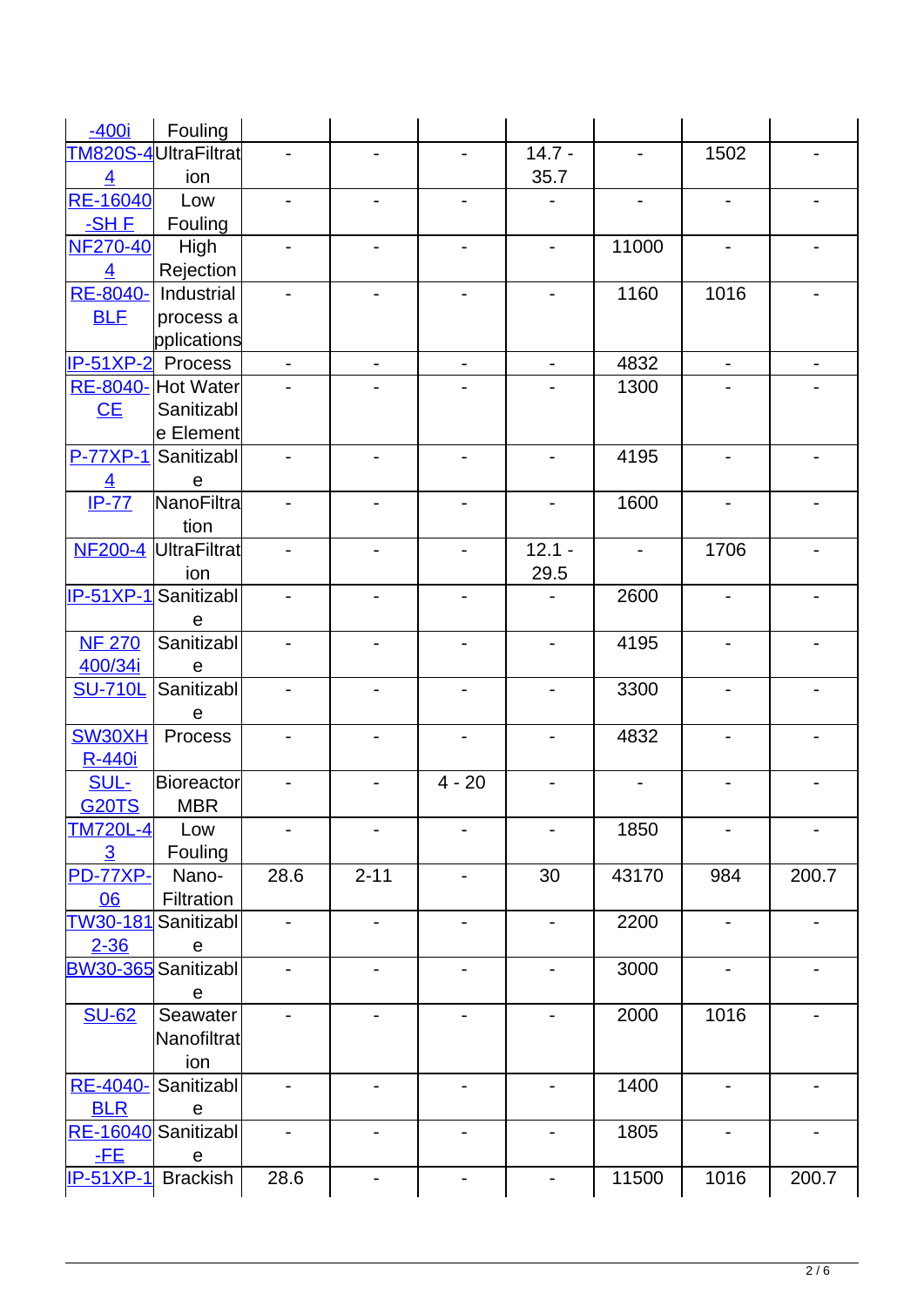| $\overline{4}$                | Water                      |                          |                              |                |                          |       |                              |                              |
|-------------------------------|----------------------------|--------------------------|------------------------------|----------------|--------------------------|-------|------------------------------|------------------------------|
| $PD-51-16$                    | brackish                   |                          |                              |                |                          | 41000 |                              |                              |
|                               | water                      |                          |                              |                |                          |       |                              |                              |
| <b>PD-51XP-</b>               | <b>Brackish</b>            |                          |                              |                |                          | 12100 |                              |                              |
| 06                            | water                      |                          |                              |                |                          |       |                              |                              |
| <b>PD-77-1</b>                | Seawater                   |                          |                              |                |                          | 12000 | 1016                         |                              |
|                               | Nanofiltrat                |                          |                              |                |                          |       |                              |                              |
|                               | ion                        |                          |                              |                |                          |       |                              |                              |
|                               | NF270-25 Tap Water         |                          |                              |                |                          | 5200  | $\overline{\phantom{0}}$     |                              |
| $\overline{4}$                |                            |                          |                              |                |                          |       |                              |                              |
| <b>SW30HR-</b> Brackish       |                            | -                        | $\overline{\phantom{a}}$     |                |                          | 11000 | $\overline{\phantom{0}}$     |                              |
| 2514                          | water                      |                          |                              |                |                          |       |                              |                              |
| <b>RE2521-S</b> Seawater      |                            |                          |                              |                |                          | 6500  | $\qquad \qquad \blacksquare$ |                              |
| HN                            |                            |                          |                              |                |                          |       |                              |                              |
| <b>TSW-400</b>                | Sea-                       | -                        | $\overline{\phantom{a}}$     | $\overline{a}$ | -                        | 130   | $\overline{\phantom{0}}$     |                              |
| <b>LE</b>                     | Water                      |                          |                              |                |                          |       |                              |                              |
| NF-245-3                      | Seawater                   |                          |                              |                |                          | 7200  | $\qquad \qquad \blacksquare$ |                              |
| <b>90 FF</b>                  |                            |                          |                              |                |                          |       |                              |                              |
| <b>TW30-404</b>               | High                       | $\overline{a}$           | $\overline{\phantom{a}}$     |                | $\overline{\phantom{0}}$ | 12000 | $\overline{\phantom{0}}$     |                              |
|                               | Rejection                  |                          |                              |                |                          |       |                              |                              |
| <b>ECO</b>                    | Sanitizabl                 |                          |                              |                |                          | 8800  | $\overline{\phantom{0}}$     |                              |
| <b>PRO-4</b>                  | $\mathbf e$                |                          |                              |                |                          |       |                              |                              |
| <b>TMG20-4</b>                | Saving                     | -                        | $\blacksquare$               |                | $\blacksquare$           | 10000 | $\overline{\phantom{0}}$     |                              |
| $\overline{4}$                | Energy                     |                          |                              |                |                          |       |                              |                              |
| RE-2010-                      | Seawater                   |                          | $\overline{\phantom{0}}$     |                |                          | 6500  | $\overline{\phantom{0}}$     |                              |
| <b>LP</b>                     |                            |                          |                              |                |                          |       |                              |                              |
|                               | <b>TW30HP-</b> residential | $\overline{a}$           | $\blacksquare$               |                | $\blacksquare$           | 650   | $\overline{\phantom{a}}$     |                              |
| 4619                          |                            |                          |                              |                |                          |       |                              |                              |
| <b>NF90-404</b><br><b>ECO</b> | Seawater<br>Seawater       | $\overline{\phantom{0}}$ | $\overline{\phantom{0}}$     |                |                          | 6500  | $\frac{1}{2}$                | $\qquad \qquad \blacksquare$ |
| <b>PRO-44</b>                 |                            |                          |                              |                |                          | 1900  |                              |                              |
|                               | NF90-254 Sea water         | $\overline{\phantom{a}}$ | $\overline{\phantom{0}}$     |                |                          | 39600 |                              |                              |
| SW30-254 Seawater             |                            |                          |                              |                |                          | 11000 | 1016                         |                              |
|                               | Nanofiltrat                |                          |                              |                |                          |       |                              |                              |
|                               | ion                        |                          |                              |                |                          |       |                              |                              |
| SW30XH                        | Seawater                   |                          |                              |                |                          | 9000  | $\overline{\phantom{a}}$     |                              |
| $R - 4$                       |                            |                          |                              |                |                          |       |                              |                              |
|                               | SC-2201 residential        | -                        | $\qquad \qquad \blacksquare$ |                |                          | 100   |                              |                              |
|                               | NF270-40 Seawater          |                          |                              |                |                          | 6200  | 1016                         |                              |
| $\overline{4}$                |                            |                          |                              |                |                          |       |                              |                              |
|                               | <b>SU-720LF</b> pure water | $\blacksquare$           | $\overline{\phantom{0}}$     | $\overline{a}$ | $\overline{\phantom{0}}$ | 10000 | $\blacksquare$               | $\overline{\phantom{a}}$     |
| <b>Fortilife</b>              | Process                    |                          |                              |                |                          | 4832  |                              |                              |
| CR <sub>1</sub>               |                            |                          |                              |                |                          |       |                              |                              |
| Hypershell Seawater           |                            |                          |                              |                |                          | 6500  | 1016                         |                              |
| <b>NF245-39</b>               |                            |                          |                              |                |                          |       |                              |                              |
| $0-FF$                        |                            |                          |                              |                |                          |       |                              |                              |
|                               |                            |                          |                              |                |                          |       |                              |                              |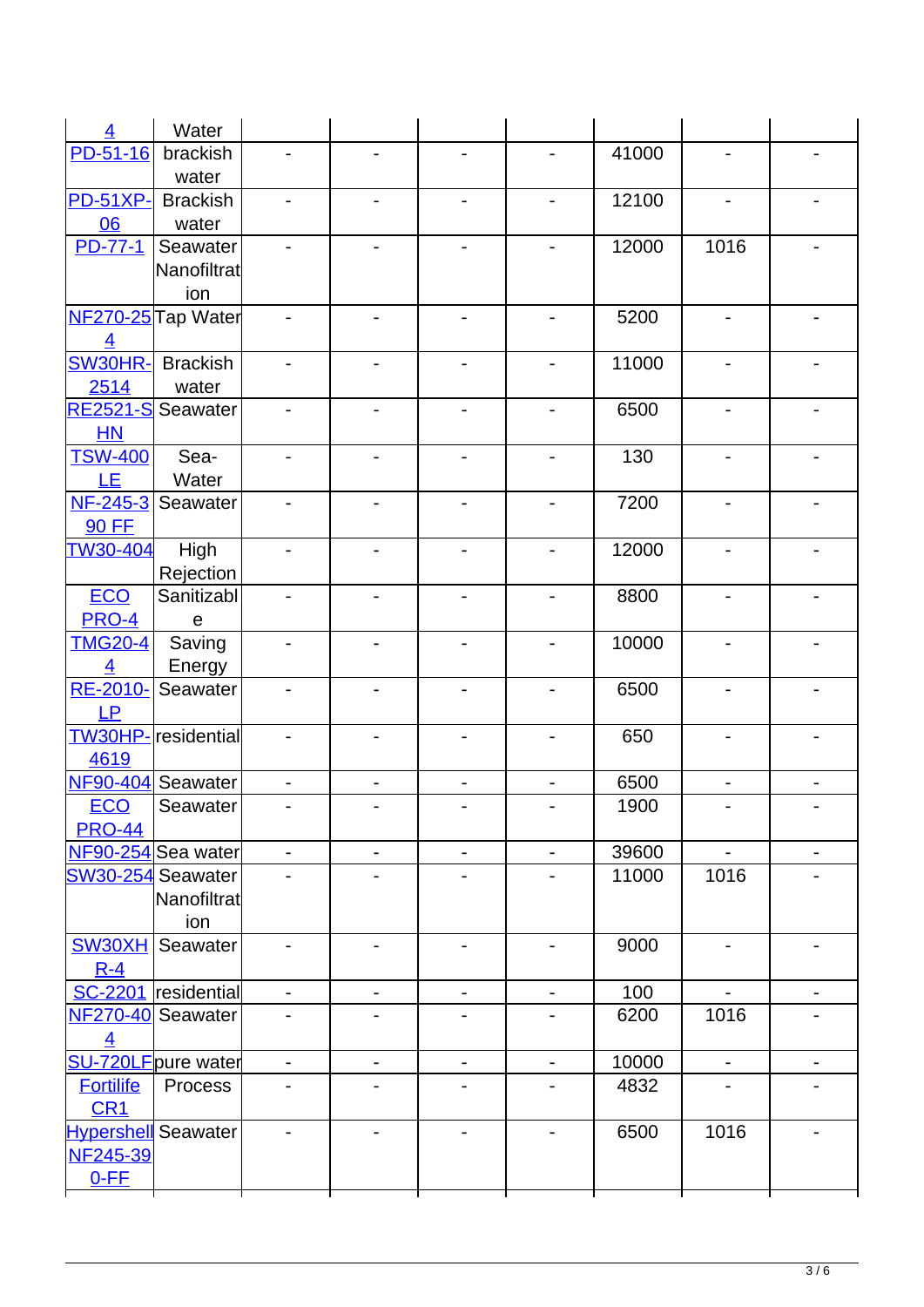| <b>SU-710R</b>                                   | <b>Brackish</b><br>Water                                         |                              |                          |   |    | 12650 |                              |  |
|--------------------------------------------------|------------------------------------------------------------------|------------------------------|--------------------------|---|----|-------|------------------------------|--|
| TW30-181 Seawater<br>$2 - 5$                     |                                                                  |                              |                          |   |    | 29000 | $\qquad \qquad \blacksquare$ |  |
| 2-100HR                                          | TW30-181 Seawater                                                | -                            | $\overline{\phantom{0}}$ |   | -  | 1900  | $\overline{\phantom{0}}$     |  |
|                                                  | IP-77-12 Sanitizabl<br>е                                         | -                            | $\overline{\phantom{0}}$ | ÷ |    | 10500 | $\overline{\phantom{0}}$     |  |
| BW30-365 Sanitizabl<br>$\underline{\mathsf{dG}}$ | e                                                                |                              |                          |   |    | 5500  | $\overline{\phantom{0}}$     |  |
| NF245-38 Selective                               | 40/30-FF   Ion Separ<br>ation for<br>Higher<br>Water<br>Recovery |                              |                          |   |    | 8375  | $\overline{\phantom{0}}$     |  |
| $IP-51XP-1$<br>$\overline{2}$                    | Seawater                                                         |                              |                          |   |    | 6500  | $\overline{\phantom{0}}$     |  |
| <b>XLE-254</b>                                   | Low<br>Fouling                                                   | -                            |                          |   |    | 2250  | $\overline{a}$               |  |
| <b>BW30HR-</b><br>440i                           | Seawater                                                         |                              |                          |   |    | 5900  | 1016                         |  |
| RE-8040-<br><b>FE34</b>                          | Process                                                          | -                            |                          |   |    | 1805  | $\overline{\phantom{0}}$     |  |
| <b>TM810E</b>                                    | Seawater                                                         | $\qquad \qquad \blacksquare$ |                          |   |    | 36000 | $\overline{\phantom{0}}$     |  |
| <b>ECO</b><br><b>PRO-44</b>                      | Food                                                             |                              |                          |   |    |       |                              |  |
| RE-8040-<br>SHA4                                 | Seawater                                                         |                              |                          |   |    | 6500  |                              |  |
| 04                                               | XUS2905 Seawater                                                 |                              |                          |   |    | 7000  |                              |  |
| <b>TMH20A-</b><br>37                             | <b>TDS</b><br>Water                                              | -                            |                          |   |    | 11500 |                              |  |
| RE-1810-<br>$\overline{3}$                       | Seawater                                                         |                              |                          |   |    | 7200  |                              |  |
| RE-8040-<br><b>BLN</b>                           | sea water                                                        |                              |                          |   |    | 1200  | ۰                            |  |
| TW30-181<br>$2 - 24$                             | Low<br>Fouling                                                   |                              |                          |   |    | 11000 |                              |  |
| <b>RE-4040-</b><br><b>BE</b>                     | <b>Brackish</b><br>Water                                         |                              |                          |   |    | 850   | $\blacksquare$               |  |
| <b>TMG20D-</b><br>44                             | Sea water                                                        |                              |                          |   |    | 6000  |                              |  |
| RE-4021-<br><b>BLN</b>                           | High<br>Rejection                                                | -                            |                          |   |    | 11000 | $\overline{\phantom{0}}$     |  |
| <b>LP-404</b>                                    | NanoFiltra                                                       |                              |                          |   | 80 |       |                              |  |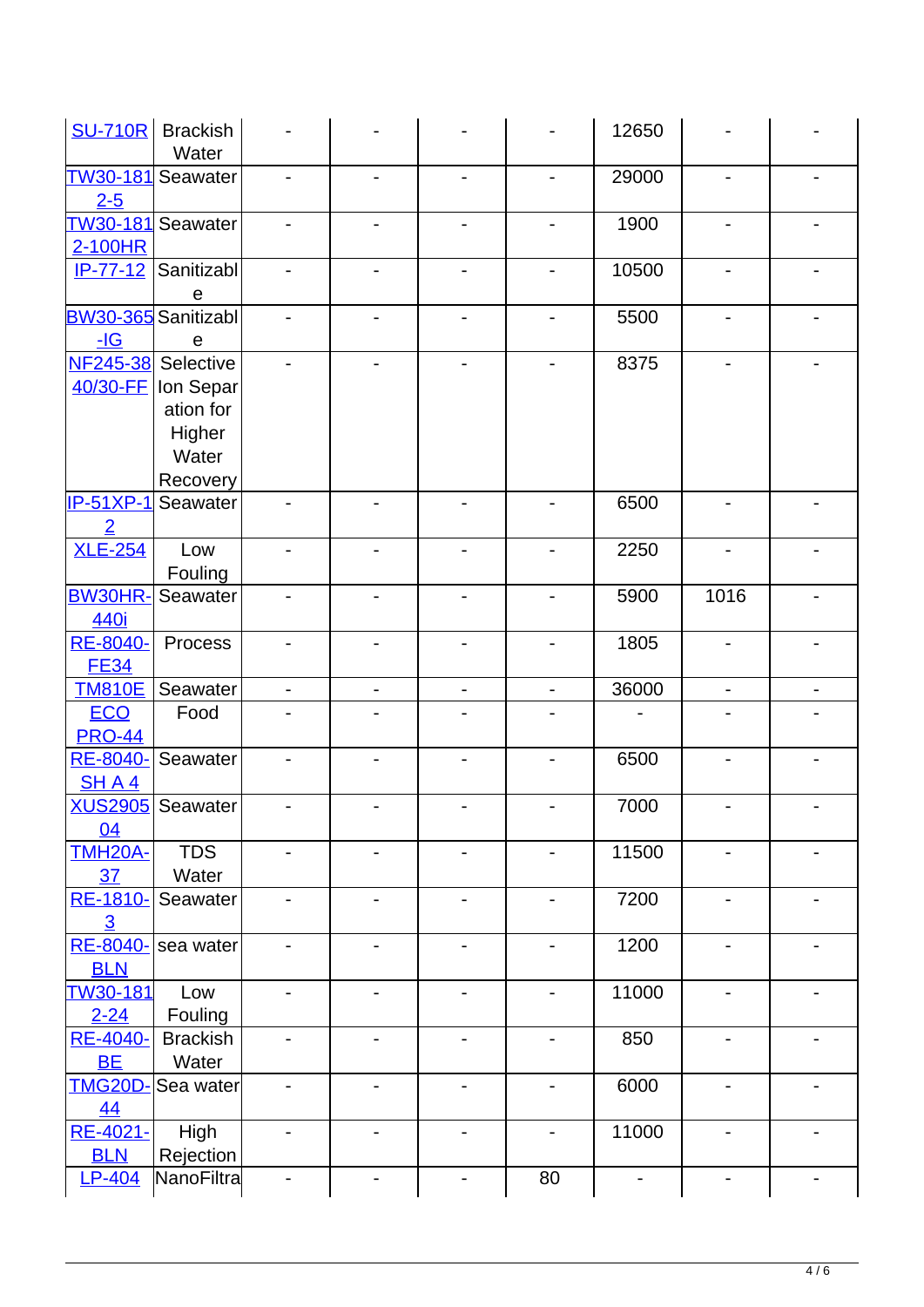|                 | tion                    |                              |                              |                          |                          |                          |                              |                          |
|-----------------|-------------------------|------------------------------|------------------------------|--------------------------|--------------------------|--------------------------|------------------------------|--------------------------|
| <b>RE-8040-</b> | Saving                  | $\qquad \qquad \blacksquare$ | $\overline{\phantom{a}}$     |                          |                          | 3000                     | $\qquad \qquad \blacksquare$ |                          |
| <b>SHA</b>      | Energy                  |                              |                              |                          |                          |                          |                              |                          |
|                 | <b>BW30HR-Sea water</b> |                              | $\qquad \qquad \blacksquare$ | $\overline{\phantom{0}}$ | $\overline{\phantom{0}}$ | 30800                    | $\qquad \qquad \blacksquare$ |                          |
| 440i            |                         |                              |                              |                          |                          |                          |                              |                          |
| <b>SW30HRL</b>  | Sanitizabl              | $\overline{\phantom{a}}$     | $\overline{\phantom{0}}$     | $\overline{\phantom{0}}$ | -                        | 1805                     | $\qquad \qquad \blacksquare$ |                          |
| E-440i          | е                       |                              |                              |                          |                          |                          |                              |                          |
| <b>TW30-202</b> | <b>Brackish</b>         | $\qquad \qquad \blacksquare$ | $\qquad \qquad \blacksquare$ | $\overline{\phantom{0}}$ | $\overline{\phantom{0}}$ | 11800                    | $\overline{\phantom{a}}$     |                          |
| 6               | water                   |                              |                              |                          |                          |                          |                              |                          |
| <b>SG30LE-4</b> | High                    | $\overline{\phantom{a}}$     | $\overline{\phantom{a}}$     | $\blacksquare$           | 80                       | $\overline{\phantom{a}}$ | $\qquad \qquad \blacksquare$ |                          |
| 40i             | Rejection               |                              |                              |                          |                          |                          |                              |                          |
| <b>Maple</b>    | <b>Brackish</b>         |                              | $\qquad \qquad \blacksquare$ |                          | $\overline{\phantom{0}}$ | 12650                    | $\qquad \qquad \blacksquare$ |                          |
| <b>Sap Mark</b> | Water                   |                              |                              |                          |                          |                          |                              |                          |
| <u>E4</u>       |                         |                              |                              |                          |                          |                          |                              |                          |
|                 | SU-710P Tap Water       | 19.1                         | $\overline{\phantom{a}}$     | $\overline{\phantom{a}}$ | $\overline{\phantom{0}}$ | 1450                     | 488                          | 117.1                    |
| <b>BW30FR-</b>  | Sea-                    | 28.6                         |                              |                          |                          | 9050                     | 1016                         | 200.7                    |
| 365             | Water                   |                              |                              |                          |                          |                          |                              |                          |
|                 | RE-2521-NanoFiltra      | $\qquad \qquad \blacksquare$ | $\overline{\phantom{a}}$     |                          |                          | 1600                     | $\qquad \qquad \blacksquare$ |                          |
| <b>BE</b>       | tion                    |                              |                              |                          |                          |                          |                              |                          |
| <b>BW30LE-</b>  | <b>Brackish</b>         | 28.6                         | $\overline{\phantom{a}}$     |                          | $\overline{\phantom{0}}$ | 11500                    | 1016                         | 200.7                    |
| 404             | Water                   |                              |                              |                          |                          |                          |                              |                          |
| RE-1812-        | Low                     | 19.1                         | $\overline{\phantom{a}}$     |                          |                          | 1025                     | 533                          | 99.1                     |
| CE5             | Energy                  |                              |                              |                          |                          |                          |                              |                          |
| NF4             | NanoFiltra              | $\qquad \qquad \blacksquare$ | $\overline{\phantom{a}}$     |                          |                          | 8200                     | $\overline{\phantom{a}}$     |                          |
|                 | tion                    |                              |                              |                          |                          |                          |                              |                          |
| <b>SU-820L</b>  | NanoFiltra              | $\overline{\phantom{a}}$     | $\overline{\phantom{a}}$     |                          |                          | 10500                    | $\qquad \qquad \blacksquare$ |                          |
|                 | tion                    |                              |                              |                          |                          |                          |                              |                          |
| <b>NF345HP-</b> | Sanitizabl              | -                            | $\qquad \qquad \blacksquare$ |                          |                          | 2097                     | $\qquad \qquad \blacksquare$ |                          |
| 37              | e                       |                              |                              |                          |                          |                          |                              |                          |
| <b>TW30-181</b> | Low                     | ۰                            |                              | ٠                        |                          | 8000                     |                              |                          |
| $2 - 75$        | Fouling                 |                              |                              |                          |                          |                          |                              |                          |
| <b>LDM-040-</b> | Sea water               | $\overline{\phantom{a}}$     | $\qquad \qquad \blacksquare$ | $\overline{\phantom{0}}$ |                          | 9900                     | $\qquad \qquad \blacksquare$ |                          |
| H.S.            |                         |                              |                              |                          |                          |                          |                              |                          |
| <b>RE-8040-</b> | Sanitizabl              | $\qquad \qquad \blacksquare$ | $\qquad \qquad \blacksquare$ | -                        |                          | 2300                     | $\qquad \qquad \blacksquare$ |                          |
| <b>EE</b>       | ${\bf e}$               |                              |                              |                          |                          |                          |                              |                          |
| $IP-51-12$      | <b>Ultra Pure</b>       | $\qquad \qquad \blacksquare$ | $\qquad \qquad \blacksquare$ | $\overline{\phantom{0}}$ |                          | $\overline{\phantom{a}}$ | $\qquad \qquad \blacksquare$ |                          |
|                 | Water                   |                              |                              |                          |                          | 325                      |                              |                          |
| <b>XLE-2521</b> | <b>Tap Water</b>        | $\overline{\phantom{a}}$     | $\qquad \qquad \blacksquare$ | $\overline{\phantom{a}}$ | $\overline{\phantom{0}}$ |                          | $\overline{\phantom{a}}$     | $\overline{\phantom{a}}$ |
| <b>SU-72</b>    | Sea-<br>Water           |                              |                              |                          |                          | 6000                     |                              |                          |
| <b>BW60-181</b> | <b>Brackish</b>         |                              |                              |                          |                          | 8800                     |                              |                          |
| $2 - 75$        | water                   |                              |                              |                          |                          |                          |                              |                          |
| $IP - 77 - 14$  | NanoFiltra              |                              |                              |                          | 30                       |                          |                              |                          |
|                 | tion                    |                              |                              |                          |                          |                          |                              |                          |
|                 |                         |                              |                              |                          |                          |                          |                              |                          |

Movement of Substances - Cliffs NotesOsmosis is the diffusion of water molecules across a